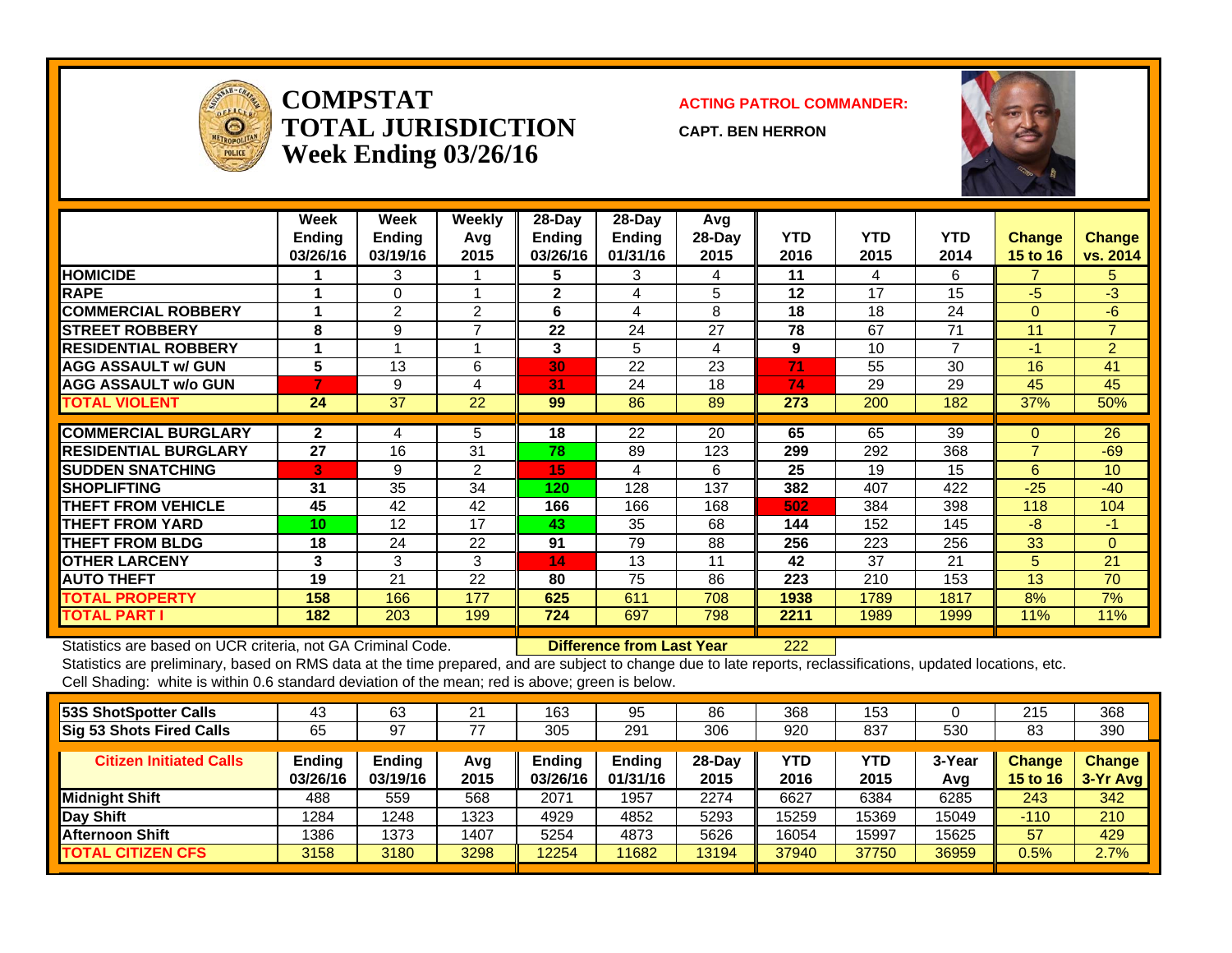

### **COMPSTATWEST CHATHAM PRECINCTWeek Ending 03/26/16**

**PRECINCT COMMANDER:**

**CAPT. CARL RAMEY**



|                             | Week<br><b>Ending</b><br>03/26/16 | Week<br><b>Ending</b><br>03/19/16 | <b>Weekly</b><br>Avg<br>2015 | 28-Day<br>Ending<br>03/26/16 | 28-Day<br>Ending<br>01/31/16 | Avg<br>28-Day<br>2015 | <b>YTD</b><br>2016 | <b>YTD</b><br>2015 | <b>YTD</b><br>2014 | <b>Change</b><br>15 to 16 | <b>Change</b><br>vs. 2014 |
|-----------------------------|-----------------------------------|-----------------------------------|------------------------------|------------------------------|------------------------------|-----------------------|--------------------|--------------------|--------------------|---------------------------|---------------------------|
| <b>HOMICIDE</b>             | $\bf{0}$                          | 0                                 | $\Omega$                     | 0                            | 0                            | 0                     | 0                  | 0                  | $\Omega$           | $\Omega$                  | $\Omega$                  |
| <b>RAPE</b>                 | $\bf{0}$                          | 0                                 | $\Omega$                     | $\bf{0}$                     |                              |                       | 4                  | 3                  | 4                  | $-2$                      | $-3$                      |
| <b>COMMERCIAL ROBBERY</b>   |                                   | 0                                 | $\Omega$                     | $\mathbf{2}$                 | $\Omega$                     |                       | 4                  | 4                  | 4                  | $\Omega$                  | $\Omega$                  |
| <b>ISTREET ROBBERY</b>      | $\bf{0}$                          |                                   |                              |                              |                              | $\overline{2}$        | 4                  | 6                  | 6                  | $-2$                      | $-2$                      |
| <b>RESIDENTIAL ROBBERY</b>  | $\bf{0}$                          |                                   | $\Omega$                     | 1                            | 4                            |                       | 6                  | $\overline{2}$     | $\overline{2}$     | 4                         | 4                         |
| <b>AGG ASSAULT w/ GUN</b>   | 1                                 | $\Omega$                          |                              | 5                            | 3                            | 2                     | 10                 | 6                  | 3                  | 4                         | $\overline{7}$            |
| <b>AGG ASSAULT w/o GUN</b>  |                                   |                                   |                              | 5                            | 5                            | 3                     | 13                 | 6                  | $\overline{2}$     | $\overline{7}$            | 11                        |
| <b>TOTAL VIOLENT</b>        | 3                                 | 3                                 | $\mathbf{3}$                 | 14                           | 14                           | 11                    | 38                 | 27                 | 21                 | 41%                       | 81%                       |
| <b>COMMERCIAL BURGLARY</b>  |                                   |                                   |                              |                              |                              | 6                     | 10                 | 22                 | 6                  |                           |                           |
|                             |                                   |                                   | 2                            | 4                            |                              |                       |                    |                    |                    | $-12$                     | 4                         |
| <b>RESIDENTIAL BURGLARY</b> | $\overline{\phantom{a}}$          | 6                                 | 7                            | 19                           | 24                           | 27                    | 76                 | 62                 | 63                 | 14                        | 13                        |
| <b>SUDDEN SNATCHING</b>     | $\bf{0}$                          |                                   | $\Omega$                     | 1                            | $\Omega$                     | 0                     | $\mathbf{2}$       | $\overline{2}$     | $\Omega$           | $\Omega$                  | $\overline{2}$            |
| <b>SHOPLIFTING</b>          | 3                                 | $\overline{2}$                    | 4                            | 9                            | 15                           | 16                    | 36                 | 53                 | 50                 | $-17$                     | $-14$                     |
| <b>THEFT FROM VEHICLE</b>   | 5                                 | 5                                 | 8                            | 23                           | 31                           | 32                    | 89                 | 55                 | 81                 | 34                        | 8                         |
| <b>THEFT FROM YARD</b>      | 3                                 | $\mathbf 0$                       | 3                            | 13                           | 6                            | 13                    | 35                 | 26                 | 34                 | 9                         | $\blacktriangleleft$      |
| <b>THEFT FROM BLDG</b>      | 3                                 | 5                                 | 4                            | 14                           | 8                            | 16                    | 43                 | 40                 | 46                 | 3                         | $-3$                      |
| <b>OTHER LARCENY</b>        |                                   | $\overline{2}$                    |                              | 3                            | 4                            | $\overline{2}$        | 10                 | 10                 | $\overline{2}$     | $\Omega$                  | 8                         |
| <b>AUTO THEFT</b>           | 4                                 | 3                                 | 5                            | 17                           | 22                           | 20                    | 44                 | 47                 | 34                 | $-3$                      | 10 <sup>°</sup>           |
| <b>TOTAL PROPERTY</b>       | 27                                | 25                                | 33                           | 103                          | 111                          | 132                   | 345                | 317                | 316                | 9%                        | 9%                        |
| <b>TOTAL PART I</b>         | 30                                | 28                                | 36                           | 117                          | 125                          | 143                   | 383                | 344                | 337                | 11%                       | 14%                       |

Statistics are based on UCR criteria, not GA Criminal Code. **Difference from Last Year** 39

Statistics are preliminary, based on RMS data at the time prepared, and are subject to change due to late reports, reclassifications, updated locations, etc. Cell Shading: white is within 0.6 standard deviation of the mean; red is above; green is below.

|                                   |                                   |                              | 37                                  | 44                                  | 44                      | 139                | 118         | 93                          | 21                        | 46                        |
|-----------------------------------|-----------------------------------|------------------------------|-------------------------------------|-------------------------------------|-------------------------|--------------------|-------------|-----------------------------|---------------------------|---------------------------|
| Week<br><b>Ending</b><br>03/26/16 | Week<br><b>Ending</b><br>03/19/16 | <b>Weekly</b><br>Avg<br>2015 | 28-Day<br><b>Endina</b><br>03/26/16 | 28-Day<br><b>Ending</b><br>01/31/16 | Avg<br>$28-Day$<br>2015 | <b>YTD</b><br>2016 | YTD<br>2015 | <b>YTD</b><br>3-Year<br>Avg | Change<br><b>15 to 16</b> | <b>Change</b><br>3-Yr Avg |
| 121                               | 107                               | 114                          | 425                                 | 405                                 | 455                     | 1332               | 1260        | 1250                        | 72                        | 82                        |
| 272                               | 298                               | 282                          | 1108                                | 1063                                | 1127                    | 3375               | 3272        | 3212                        | 103                       | 163                       |
| 286                               | 283                               | 294                          | 1097                                | 1067                                | 1177                    | 3392               | 3257        | 3243                        | 135                       | 149                       |
| 679                               | 679                               | 690                          | 2630                                | 2535                                | 2758                    | 8099               | 7789        | 7705                        | 4.0%                      | 5.1%                      |
|                                   |                                   |                              |                                     |                                     |                         |                    |             |                             |                           |                           |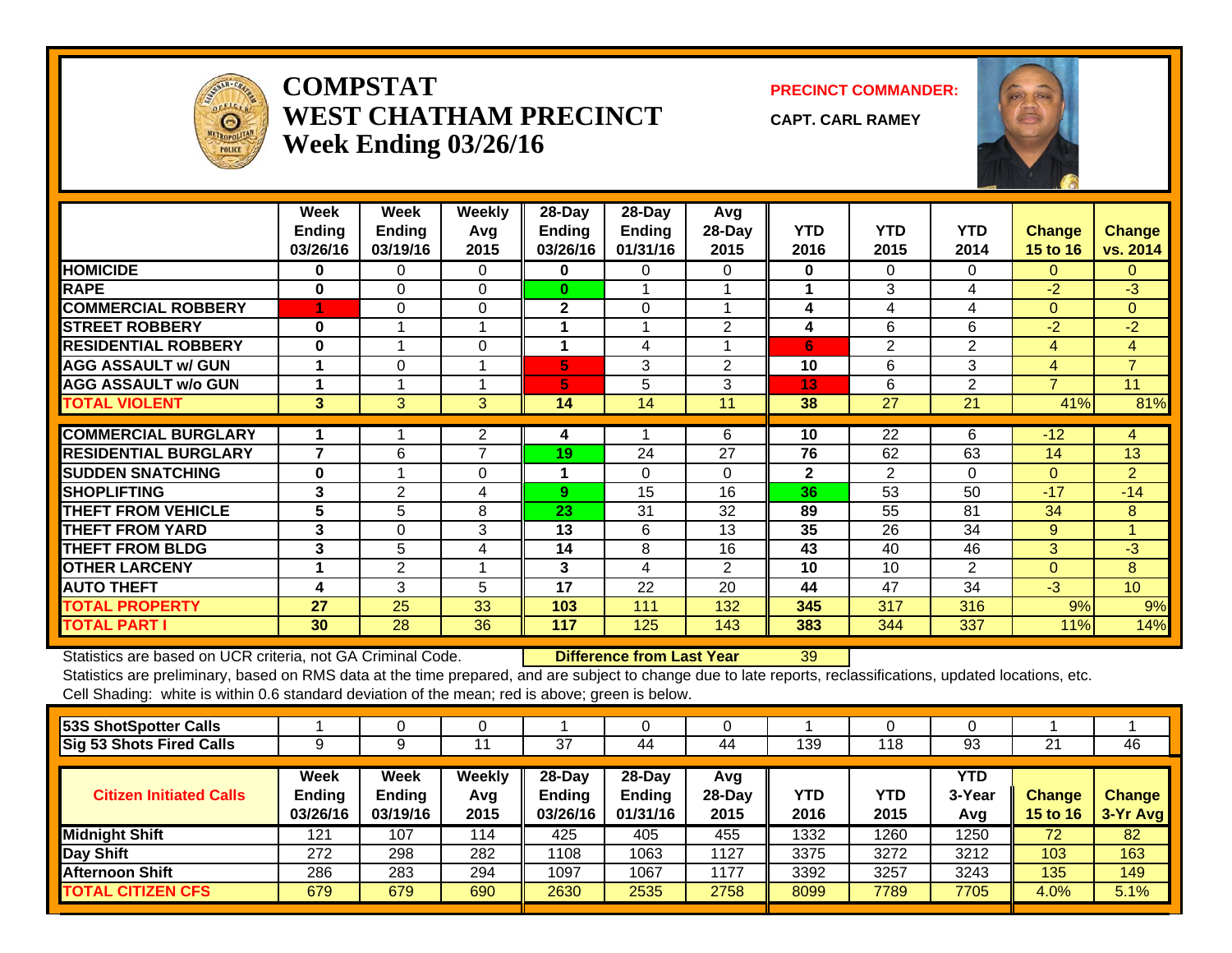# **BEAT 11 West Chatham PrecinctWeek Ending 03/26/16**



|                             |                           |                           |                           | <b>Last 6 Weeks</b>       |                           |                           |                    |                    |                    |                           |                           |
|-----------------------------|---------------------------|---------------------------|---------------------------|---------------------------|---------------------------|---------------------------|--------------------|--------------------|--------------------|---------------------------|---------------------------|
|                             | <b>Ending</b><br>02/20/16 | <b>Ending</b><br>02/27/16 | <b>Ending</b><br>03/05/16 | <b>Ending</b><br>03/12/16 | <b>Ending</b><br>03/19/16 | <b>Ending</b><br>03/26/16 | <b>YTD</b><br>2016 | <b>YTD</b><br>2015 | <b>YTD</b><br>2014 | <b>Change</b><br>15 to 16 | <b>Change</b><br>vs. 2014 |
| <b>HOMICIDE</b>             | 0                         | $\Omega$                  | $\mathbf{0}$              | 0                         | $\Omega$                  | 0                         | $\mathbf 0$        | $\Omega$           | $\Omega$           | $\Omega$                  | $\overline{0}$            |
| <b>RAPE</b>                 | $\Omega$                  | $\Omega$                  | $\Omega$                  | $\Omega$                  | $\Omega$                  | $\Omega$                  | $\Omega$           | $\Omega$           | $\Omega$           | $\Omega$                  | $\overline{0}$            |
| <b>COMMERCIAL ROBBERY</b>   | $\Omega$                  | $\Omega$                  | $\Omega$                  | $\Omega$                  | $\Omega$                  | 1                         | $\mathbf{1}$       | $\mathbf{1}$       | $\Omega$           | $\Omega$                  | $\mathbf{1}$              |
| <b>STREET ROBBERY</b>       | 0                         | $\Omega$                  | 0                         | $\Omega$                  | $\Omega$                  | $\Omega$                  | 0                  | $\mathbf{1}$       | $\mathbf{1}$       | $-1$                      | $-1$                      |
| <b>RESIDENTIAL ROBBERY</b>  | $\Omega$                  | $\Omega$                  | $\Omega$                  | $\Omega$                  | $\Omega$                  | $\mathbf{0}$              | $\mathbf{0}$       | $\Omega$           | $\Omega$           | $\Omega$                  | $\Omega$                  |
| <b>AGG ASSAULT w/ GUN</b>   | $\mathbf 0$               | $\mathbf 0$               | $\mathbf 0$               | $\Omega$                  | 0                         | $\mathbf 0$               | $\mathbf 0$        | $\mathbf{1}$       | $\mathbf{1}$       | $-1$                      | $-1$                      |
| <b>AGG ASSAULT w/o GUN</b>  | 0                         | 0                         | 0                         | $\Omega$                  | 0                         | $\Omega$                  | 2                  | $\Omega$           | 0                  | $\overline{2}$            | $\overline{2}$            |
| <b>TOTAL VIOLENT</b>        | $\mathbf{0}$              | 0                         | $\mathbf{0}$              | $\mathbf{0}$              | $\mathbf{0}$              | $\mathbf{1}$              | 3                  | 3                  | $\overline{2}$     | 0%                        | 50%                       |
|                             |                           |                           |                           |                           |                           |                           |                    |                    |                    |                           |                           |
| <b>COMMERCIAL BURGLARY</b>  | $\mathbf{0}$              | $\Omega$                  | $\Omega$                  | $\Omega$                  | $\Omega$                  | $\mathbf{0}$              | 0                  | 3                  | 1                  | $-3$                      | $-1$                      |
| <b>RESIDENTIAL BURGLARY</b> | $\mathbf{0}$              | $\Omega$                  | 0                         | $\Omega$                  | $\Omega$                  | $\mathbf{0}$              | 5                  | $\overline{7}$     | 3                  | $-2$                      | $\overline{2}$            |
| <b>SUDDEN SNATCHING</b>     | 0                         | $\Omega$                  | $\Omega$                  | $\Omega$                  | $\Omega$                  | $\Omega$                  | $\Omega$           | $\Omega$           | $\mathbf 0$        | $\Omega$                  | $\overline{0}$            |
| <b>ISHOPLIFTING</b>         | $\Omega$                  | $\Omega$                  | $\Omega$                  | $\Omega$                  | $\Omega$                  | $\Omega$                  | $\Omega$           | $\Omega$           | $\Omega$           | $\Omega$                  | $\Omega$                  |
| <b>THEFT FROM VEHICLE</b>   | 0                         | $\mathbf{1}$              | 0                         | $\overline{2}$            | 1                         | $\mathbf{0}$              | 8                  | 3                  | 12                 | 5                         | $-4$                      |
| <b>THEFT FROM YARD</b>      | 0                         | $\mathbf{1}$              | $\Omega$                  | 1                         | $\Omega$                  | $\mathbf{0}$              | 7                  | 5                  | 6                  | $\overline{2}$            | $\mathbf{1}$              |
| <b>THEFT FROM BLDG</b>      | $\overline{2}$            | 1                         | $\mathbf{1}$              | $\Omega$                  | 1                         | $\Omega$                  | 9                  | 13                 | $\overline{7}$     | $-4$                      | $\overline{2}$            |
| <b>OTHER LARCENY</b>        | 0                         | $\mathbf 0$               | $\mathbf 0$               | $\Omega$                  | $\mathbf{1}$              | $\mathbf{1}$              | $\overline{2}$     | 2                  | $\mathbf 0$        | $\Omega$                  | $\overline{2}$            |
| <b>AUTO THEFT</b>           | $\Omega$                  | $\mathbf{1}$              | 1                         | $\Omega$                  | $\mathbf{1}$              | $\Omega$                  | 5                  | $\overline{7}$     | $\overline{2}$     | $-2$                      | 3                         |
| <b>TOTAL PROPERTY</b>       | $\overline{2}$            | 4                         | $\overline{2}$            | 3                         | 4                         | $\mathbf{1}$              | 36                 | 40                 | 31                 | $-10%$                    | 16%                       |
| <b>TOTAL PART I</b>         | $\overline{2}$            | $\overline{4}$            | $\overline{2}$            | $\overline{3}$            | 4                         | 2 <sup>1</sup>            | 39                 | 43                 | 33                 | $-9%$                     | 18%                       |

 **Difference from Last Year**

-4

Statistics are based on UCR criteria, not GA Criminal Code.

|                                 | Week          | Week          | <b>Week</b>   | Week          | Week          | Week          |      |      |      |                  |                 |
|---------------------------------|---------------|---------------|---------------|---------------|---------------|---------------|------|------|------|------------------|-----------------|
| <b>Shots Fired Calls</b>        | <b>Ending</b> | <b>Endina</b> | <b>Ending</b> | <b>Ending</b> | <b>Ending</b> | <b>Endina</b> | YTD  | YTD  | YTD  | <b>Change</b>    | <b>Change</b>   |
|                                 | 02/20/16      | 02/27/16      | 03/05/16      | 03/12/16      | 03/19/16      | 03/26/16      | 2016 | 2015 | 2014 | 15 to 16 $\vert$ | <b>VS. 2014</b> |
| <b>53S ShotSpotter Calls</b>    |               |               |               |               |               |               |      |      |      | 0%               | 0%              |
| <b>Sig 53 Shots Fired Calls</b> |               |               |               |               |               |               | 4    | 10   | 10   | $-60%$           | $-60%$          |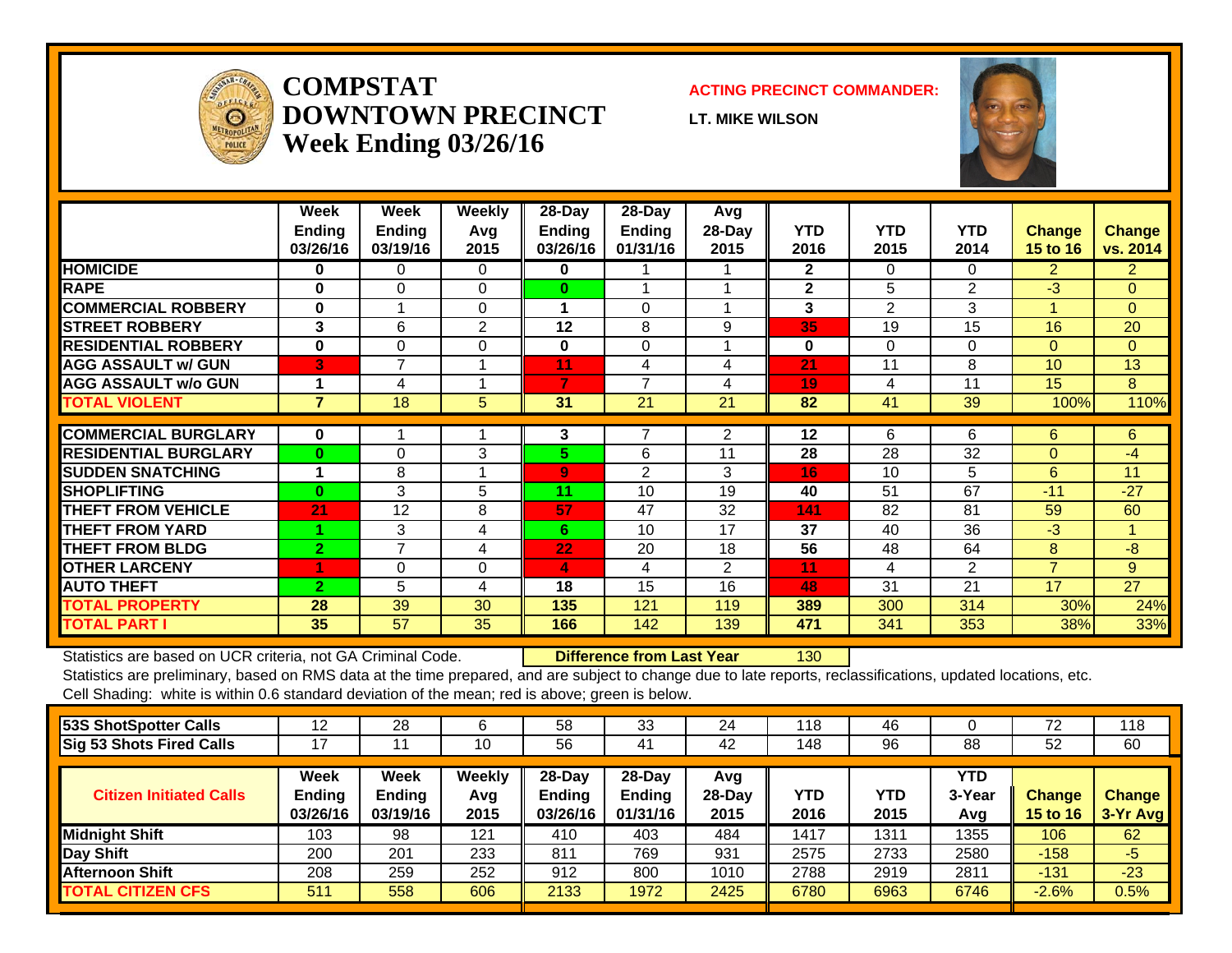# **BEAT 12 West Chatham PrecinctWeek Ending 03/26/16**



|                              |              |                |                | <b>Last 6 Weeks</b> |                |                |                |                |                |                |                |
|------------------------------|--------------|----------------|----------------|---------------------|----------------|----------------|----------------|----------------|----------------|----------------|----------------|
|                              | Ending       | Ending         | <b>Ending</b>  | <b>Ending</b>       | <b>Ending</b>  | <b>Ending</b>  | <b>YTD</b>     | <b>YTD</b>     | <b>YTD</b>     | <b>Change</b>  | Change         |
|                              | 02/20/16     | 02/27/16       | 03/05/16       | 03/12/16            | 03/19/16       | 03/26/16       | 2016           | 2015           | 2014           | 15 to 16       | vs. 2014       |
| <b>HOMICIDE</b>              | 0            | 0              | 0              | $\mathbf 0$         | 0              | 0              | $\mathbf 0$    | $\Omega$       | $\mathbf{0}$   | $\Omega$       | $\overline{0}$ |
| <b>RAPE</b>                  | 0            | $\Omega$       | $\Omega$       | $\Omega$            | $\Omega$       | $\Omega$       | $\Omega$       | $\overline{2}$ | 2              | $-2$           | $-2$           |
| <b>COMMERCIAL ROBBERY</b>    | $\Omega$     | $\Omega$       | $\Omega$       | $\Omega$            | $\Omega$       | $\Omega$       | $\mathbf{1}$   | $\mathbf{1}$   | $\mathbf{1}$   | $\Omega$       | $\overline{0}$ |
| <b>STREET ROBBERY</b>        | $\Omega$     | $\Omega$       | $\Omega$       | $\Omega$            | $\Omega$       | $\mathbf{0}$   | $\overline{2}$ | $\overline{2}$ | $\overline{2}$ | $\Omega$       | $\Omega$       |
| <b>RESIDENTIAL ROBBERY</b>   | $\Omega$     | $\Omega$       | $\mathbf{0}$   | $\Omega$            | $\Omega$       | $\Omega$       | $\Omega$       | $\Omega$       | $\Omega$       | $\Omega$       | $\mathbf{0}$   |
| <b>AGG ASSAULT w/ GUN</b>    | $\Omega$     | $\mathbf 0$    | $\Omega$       | $\Omega$            | $\mathbf{0}$   | $\overline{0}$ | $\mathbf{0}$   | $\mathbf 0$    | $\mathbf 0$    | $\Omega$       | $\mathbf{0}$   |
| <b>AGG ASSAULT w/o GUN</b>   | $\mathbf{0}$ | $\Omega$       | $\Omega$       | $\mathbf{1}$        | $\Omega$       | $\Omega$       | 3              | $\overline{2}$ | $\mathbf{1}$   | $\mathbf{1}$   | $\overline{2}$ |
| <b>TOTAL VIOLENT</b>         | $\mathbf{0}$ | 0              | $\mathbf{0}$   | $\mathbf{1}$        | $\mathbf{0}$   | $\mathbf{0}$   | 6              | $\overline{7}$ | 6              | $-14%$         | 0%             |
| <b>COMMERCIAL BURGLARY</b>   | 0            | 0              | $\Omega$       | 0                   | 1              | $\Omega$       | 2              | 3              | 1              | $-1$           | 1              |
| <b>IRESIDENTIAL BURGLARY</b> | 1            | 3              | 0              | $\overline{2}$      | 4              | 3              | 25             | 19             | 11             | 6              | 14             |
| <b>SUDDEN SNATCHING</b>      | 0            | 0              | 0              | 0                   | 0              | 0              | $\Omega$       | 0              | $\Omega$       | $\overline{0}$ | $\mathbf{0}$   |
| <b>ISHOPLIFTING</b>          | 0            | 3              | $\Omega$       | $\mathbf{1}$        | 1              | $\Omega$       | 10             | $\overline{7}$ | 8              | 3              | $\overline{2}$ |
| <b>THEFT FROM VEHICLE</b>    | $\Omega$     | $\overline{2}$ | $\mathbf{0}$   | 5                   | 1              | $\mathbf{0}$   | 20             | 17             | 12             | 3              | 8              |
| <b>THEFT FROM YARD</b>       | 0            | $\Omega$       | 1              | 1                   | $\Omega$       | $\mathbf{1}$   | 5.             | 6              | 7              | $-1$           | $-2$           |
| <b>THEFT FROM BLDG</b>       | 0            | $\mathbf{1}$   | 1              | 0                   | 1              | 3              | 11             | 5              | 4              | 6              | $\mathbf{7}$   |
| <b>OTHER LARCENY</b>         | 0            | $\mathbf 0$    | $\mathbf{0}$   | $\Omega$            | $\mathbf 0$    | $\overline{0}$ | 4              | $\overline{2}$ | $\Omega$       | $\overline{2}$ | $\overline{4}$ |
| <b>AUTO THEFT</b>            | $\Omega$     | $\overline{2}$ | $\mathbf{0}$   | 4                   | $\overline{2}$ | $\Omega$       | 11             | 11             | 12             | $\Omega$       | $-1$           |
| <b>TOTAL PROPERTY</b>        | $\mathbf{1}$ | 11             | $\overline{2}$ | 13                  | 10             | $\overline{7}$ | 88             | 70             | 55             | 26%            | 60%            |
| <b>TOTAL PART I</b>          | $\mathbf{1}$ | 11             | $\overline{2}$ | 14                  | 10             | $\overline{7}$ | 94             | 77             | 61             | 22%            | 54%            |
|                              |              |                |                |                     |                |                |                |                |                |                |                |

 **Difference from Last Year**<sup>17</sup>

Statistics are based on UCR criteria, not GA Criminal Code.

|                                 | Week          | Week          | <b>Week</b>   | Week          | Week          | Week          |      |      |      |                      |                 |
|---------------------------------|---------------|---------------|---------------|---------------|---------------|---------------|------|------|------|----------------------|-----------------|
| <b>Shots Fired Calls</b>        | <b>Ending</b> | <b>Endina</b> | <b>Ending</b> | <b>Ending</b> | <b>Ending</b> | <b>Endina</b> | YTD  | YTD  | YTD  | <b>Change</b>        | <b>Change</b>   |
|                                 | 02/20/16      | 02/27/16      | 03/05/16      | 03/12/16      | 03/19/16      | 03/26/16      | 2016 | 2015 | 2014 | 15 to 16 $\parallel$ | <b>VS. 2014</b> |
| <b>53S ShotSpotter Calls</b>    |               |               |               |               |               |               |      |      |      | 0%                   | 0%              |
| <b>Sig 53 Shots Fired Calls</b> |               |               |               |               |               |               | 16   | 18   | 21   | $-11%$               | $-24%$          |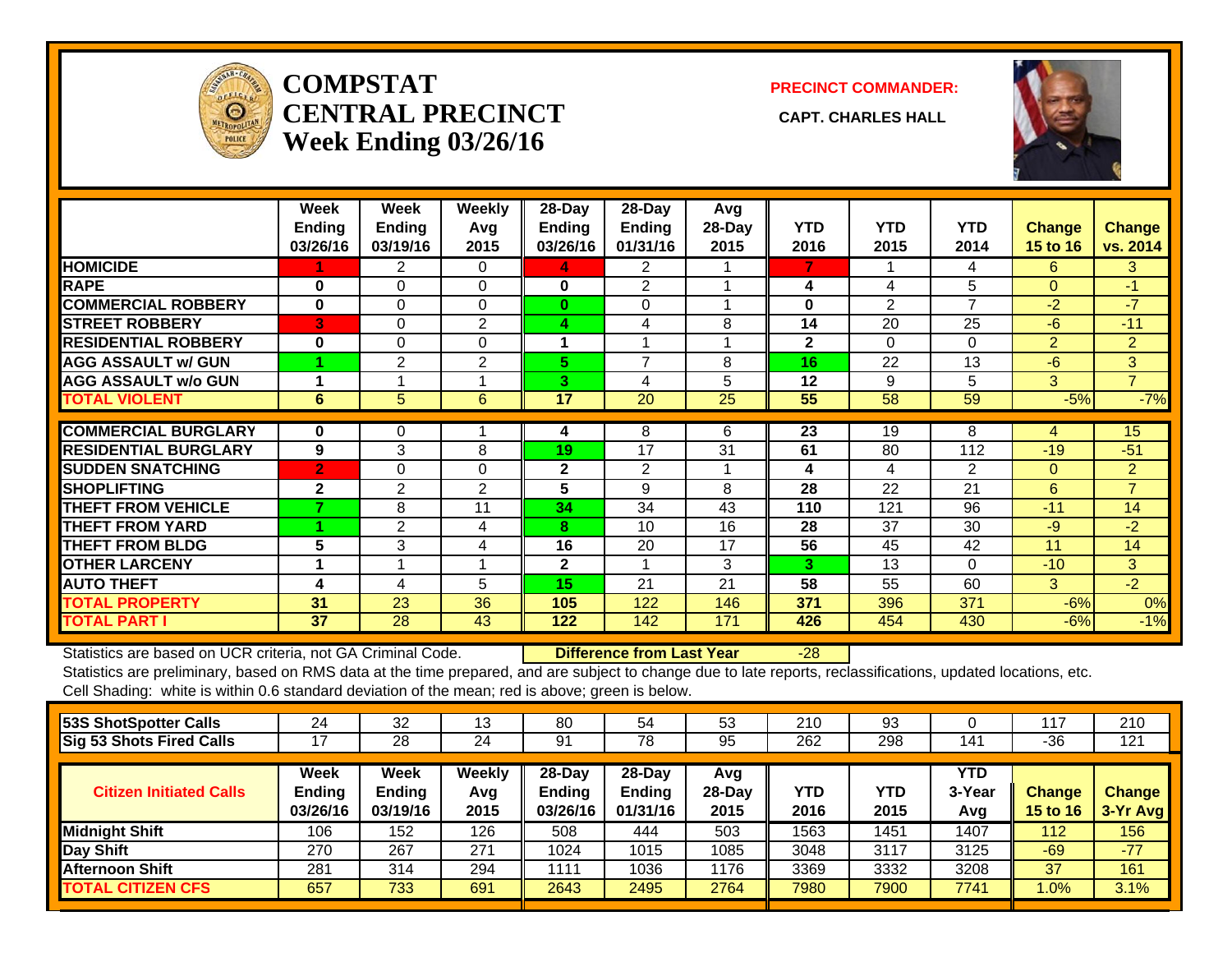# **BEAT 13 West Chatham PrecinctWeek Ending 03/26/16**



|                             |                |                |                | <b>Last 6 Weeks</b> |                |               |                |                |                |                |                |
|-----------------------------|----------------|----------------|----------------|---------------------|----------------|---------------|----------------|----------------|----------------|----------------|----------------|
|                             | Ending         | <b>Ending</b>  | <b>Endina</b>  | <b>Ending</b>       | <b>Ending</b>  | <b>Ending</b> | <b>YTD</b>     | <b>YTD</b>     | <b>YTD</b>     | <b>Change</b>  | Change         |
|                             | 02/20/16       | 02/27/16       | 03/05/16       | 03/12/16            | 03/19/16       | 03/26/16      | 2016           | 2015           | 2014           | 15 to 16       | vs. 2014       |
| <b>HOMICIDE</b>             | 0              | 0              | $\mathbf 0$    | 0                   | 0              | 0             | $\Omega$       | $\Omega$       | 0              | $\Omega$       | $\overline{0}$ |
| <b>RAPE</b>                 | 1              | 0              | $\Omega$       | 0                   | $\Omega$       | $\Omega$      | $\mathbf{1}$   | $\Omega$       | 0              | 1              | 1              |
| <b>COMMERCIAL ROBBERY</b>   | $\Omega$       | 0              | $\Omega$       | 0                   | $\Omega$       | $\Omega$      | $\Omega$       | $\Omega$       | $\Omega$       | $\Omega$       | $\Omega$       |
| <b>STREET ROBBERY</b>       | 0              | 0              | $\Omega$       | 0                   | $\Omega$       | $\Omega$      | $\Omega$       | $\Omega$       | $\mathbf{1}$   | $\mathbf{0}$   | $-1$           |
| <b>RESIDENTIAL ROBBERY</b>  | $\mathbf{1}$   | $\Omega$       | $\Omega$       | $\Omega$            | 1              | $\Omega$      | $\overline{2}$ | $\Omega$       | $\mathbf{1}$   | $\overline{2}$ | $\mathbf{1}$   |
| <b>AGG ASSAULT w/ GUN</b>   | $\mathbf{1}$   | $\mathbf 0$    | 3              | $\Omega$            | $\Omega$       | $\Omega$      | 6              | 4              | $\mathbf{1}$   | $\overline{2}$ | 5 <sup>5</sup> |
| <b>AGG ASSAULT w/o GUN</b>  | 0              | $\Omega$       | $\mathbf{1}$   | $\Omega$            | $\Omega$       | $\Omega$      | 3              | 1              | 1              | 2              | $\overline{2}$ |
| <b>TOTAL VIOLENT</b>        | 3              | 0              | 4              | $\mathbf{0}$        | $\mathbf{1}$   | $\mathbf{0}$  | 12             | 5.             | 4              | 140%           | 200%           |
|                             |                |                |                |                     |                |               |                |                |                |                |                |
| <b>COMMERCIAL BURGLARY</b>  | 0              | $\Omega$       | 0              | 0                   | $\Omega$       | 0             | 2              | $\overline{7}$ | 1              | $-5$           | $\mathbf{1}$   |
| <b>RESIDENTIAL BURGLARY</b> | $\Omega$       | $\Omega$       | $\mathbf{1}$   | 0                   | $\Omega$       | 1             | 8              | 12             | 14             | $-4$           | $-6$           |
| <b>SUDDEN SNATCHING</b>     | 0              | $\Omega$       | $\Omega$       | 0                   | $\Omega$       | $\Omega$      | 0              | $\overline{2}$ | $\Omega$       | $-2$           | $\Omega$       |
| <b>SHOPLIFTING</b>          | $\Omega$       | $\mathbf 0$    | $\mathbf{1}$   | $\Omega$            | $\Omega$       | $\mathbf 0$   | $\mathbf{1}$   | 3              | $\overline{2}$ | $-2$           | $-1$           |
| <b>THEFT FROM VEHICLE</b>   | $\mathbf{1}$   | 3              | $\Omega$       | 1                   | 1              | 2             | 21             | 8              | 8              | 13             | 13             |
| <b>THEFT FROM YARD</b>      | 1              | 0              | $\mathbf{0}$   | 1                   | $\Omega$       | $\Omega$      | $\overline{7}$ | 5              | 10             | 2              | $-3$           |
| <b>THEFT FROM BLDG</b>      | 0              | $\Omega$       | $\Omega$       | $\Omega$            | 2              | $\Omega$      | 6              | 6              | 8              | $\Omega$       | $-2$           |
| <b>OTHER LARCENY</b>        | $\mathbf{1}$   | $\Omega$       | $\Omega$       | $\Omega$            | $\Omega$       | $\Omega$      | $\mathbf{1}$   | $\Omega$       | $\mathbf{1}$   | $\mathbf{1}$   | $\overline{0}$ |
| <b>AUTO THEFT</b>           | $\mathbf{1}$   | $\overline{2}$ | $\mathbf{1}$   | $\Omega$            | $\Omega$       | $\mathbf{1}$  | $\overline{7}$ | 11             | 5              | $-4$           | $\overline{2}$ |
| <b>TOTAL PROPERTY</b>       | 4              | 5              | 3              | $\overline{2}$      | $\overline{3}$ | 4             | 53             | 54             | 49             | $-2%$          | 8%             |
| <b>TOTAL PART I</b>         | $\overline{7}$ | 5              | $\overline{7}$ | $\overline{2}$      | 4              | 4             | 65             | 59             | 53             | 10%            | 23%            |

 **Difference from Last Year**

<sup>6</sup>

Statistics are based on UCR criteria, not GA Criminal Code.

|                                 | Week              | Week          | <b>Week</b>   | Week          | Week          | Week          |      |            |      |                      |                 |
|---------------------------------|-------------------|---------------|---------------|---------------|---------------|---------------|------|------------|------|----------------------|-----------------|
| <b>Shots Fired Calls</b>        | <b>Ending</b>     | <b>Ending</b> | <b>Endina</b> | <b>Ending</b> | <b>Ending</b> | <b>Endina</b> | YTD  | <b>YTD</b> | YTD  | <b>Change</b>        | <b>Change</b>   |
|                                 | 02/20/16 02/27/16 |               | 03/05/16      | 03/12/16      | 03/19/16      | 03/26/16      | 2016 | 2015       | 2014 | 15 to 16 $\parallel$ | <b>vs. 2014</b> |
| <b>53S ShotSpotter Calls</b>    |                   |               |               |               |               |               |      |            |      | <b>NA</b>            | <b>NAI</b>      |
| <b>Sig 53 Shots Fired Calls</b> |                   |               | Δ             |               |               |               | 35   | 21         | 13   | 67%                  | 169%            |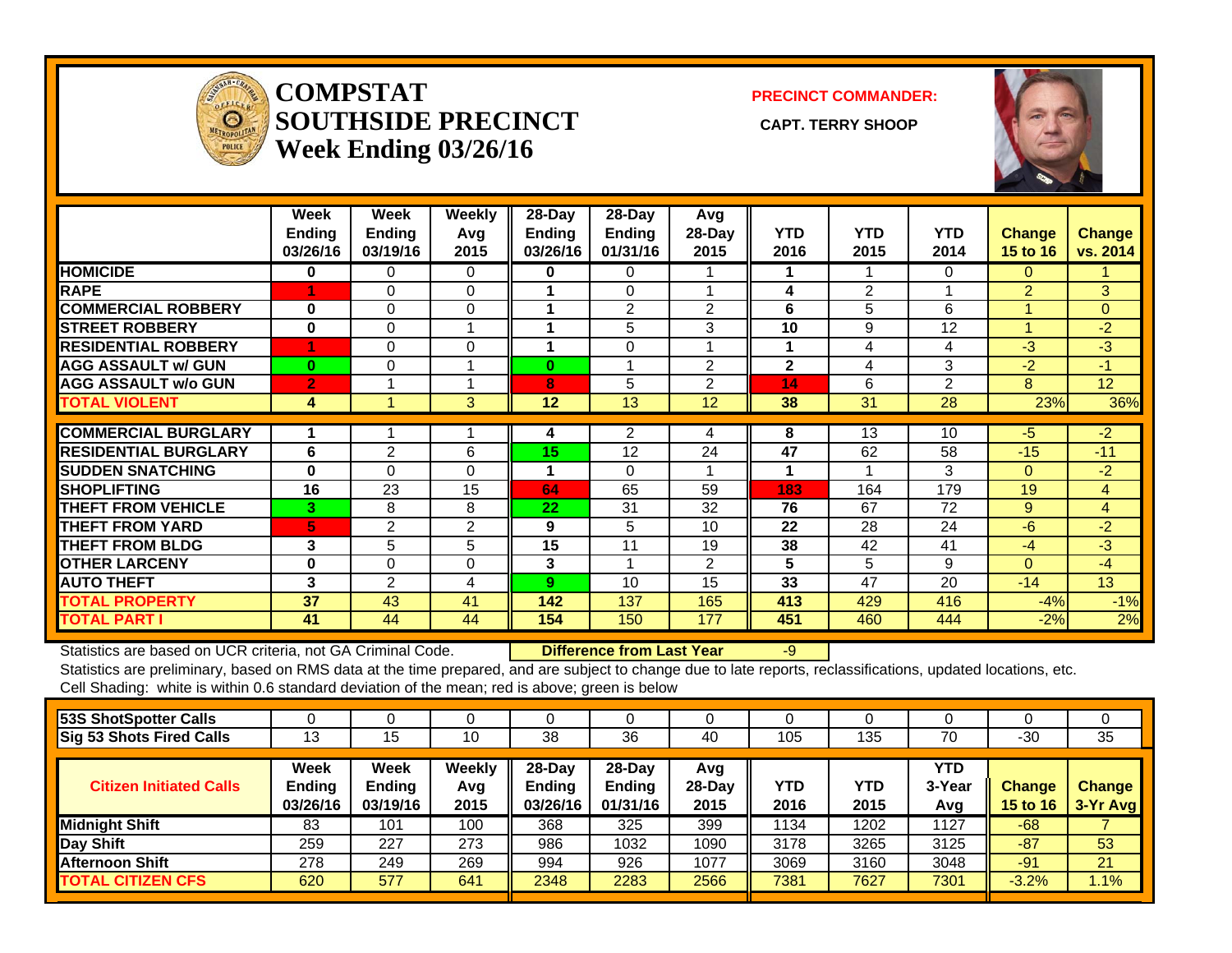# **BEAT 14 West Chatham PrecinctWeek Ending 03/26/16**



|                             |                |              |                | <b>Last 6 Weeks</b> |                |              |                |                |                |                |                |
|-----------------------------|----------------|--------------|----------------|---------------------|----------------|--------------|----------------|----------------|----------------|----------------|----------------|
|                             | <b>Ending</b>  | Ending       | <b>Ending</b>  | <b>Ending</b>       | <b>Ending</b>  | Ending       | <b>YTD</b>     | <b>YTD</b>     | <b>YTD</b>     | <b>Change</b>  | <b>Change</b>  |
|                             | 02/20/16       | 02/27/16     | 03/05/16       | 03/12/16            | 03/19/16       | 03/26/16     | 2016           | 2015           | 2014           | 15 to 16       | vs. 2014       |
| <b>HOMICIDE</b>             | $\mathbf{0}$   | $\Omega$     | $\Omega$       | $\Omega$            | $\Omega$       | $\Omega$     | $\mathbf{0}$   | $\Omega$       | $\Omega$       | $\Omega$       | $\Omega$       |
| <b>RAPE</b>                 | $\Omega$       | $\Omega$     | $\Omega$       | $\Omega$            | $\Omega$       | $\Omega$     | $\Omega$       | $\Omega$       | $\overline{2}$ | $\Omega$       | $-2$           |
| <b>COMMERCIAL ROBBERY</b>   | $\Omega$       | $\Omega$     | $\Omega$       | $\Omega$            | $\Omega$       | $\mathbf{0}$ | $\Omega$       | $\Omega$       | $\Omega$       | $\Omega$       | $\Omega$       |
| <b>STREET ROBBERY</b>       | $\Omega$       | $\Omega$     | $\Omega$       | $\Omega$            | $\Omega$       | $\Omega$     | $\Omega$       | $\Omega$       | $\mathbf{1}$   | $\Omega$       | $-1$           |
| <b>RESIDENTIAL ROBBERY</b>  | $\Omega$       | $\Omega$     | 0              | $\Omega$            | $\Omega$       | $\Omega$     | $\Omega$       | 0              | $\Omega$       | $\Omega$       | $\mathbf{0}$   |
| <b>AGG ASSAULT w/ GUN</b>   | $\mathbf 0$    | $\mathbf 0$  | $\mathbf 0$    | $\Omega$            | 0              | $\mathbf 0$  | 1              | 0              | $\mathbf 0$    | $\mathbf{1}$   | $\mathbf{1}$   |
| <b>AGG ASSAULT w/o GUN</b>  | $\mathbf 0$    | $\Omega$     | $\Omega$       | $\Omega$            | 1              | $\mathbf{0}$ | $\overline{2}$ | $\mathbf{1}$   | $\mathbf 0$    | $\mathbf{1}$   | $\overline{2}$ |
| <b>TOTAL VIOLENT</b>        | $\mathbf 0$    | $\Omega$     | $\mathbf{0}$   | $\mathbf{0}$        | $\mathbf{1}$   | $\mathbf{0}$ | 3              | $\mathbf{1}$   | 3              | 200%           | 0%             |
| <b>COMMERCIAL BURGLARY</b>  | $\Omega$       | $\Omega$     |                | $\Omega$            | $\Omega$       | $\Omega$     | 3              |                |                |                |                |
|                             |                |              | 1              |                     |                |              |                | $\mathbf{1}$   | 0              | $\overline{2}$ | 3              |
| <b>RESIDENTIAL BURGLARY</b> | 1              | 1            | $\Omega$       | $\Omega$            | $\Omega$       | $\mathbf{1}$ | 11             | $\overline{7}$ | $\overline{7}$ | 4              | $\overline{4}$ |
| <b>SUDDEN SNATCHING</b>     | 0              | $\Omega$     | 0              | $\Omega$            | $\Omega$       | $\Omega$     | $\mathbf 0$    | $\Omega$       | $\Omega$       | $\overline{0}$ | $\Omega$       |
| <b>SHOPLIFTING</b>          | $\Omega$       | $\Omega$     | $\Omega$       | $\Omega$            | $\Omega$       | $\mathbf 0$  | $\mathbf{0}$   | $\mathbf{1}$   | $\overline{2}$ | $-1$           | $-2$           |
| <b>THEFT FROM VEHICLE</b>   | $\overline{2}$ | $\Omega$     | 0              | $\Omega$            | $\mathbf{1}$   | $\mathbf{1}$ | 6              | 9              | 20             | $-3$           | $-14$          |
| <b>THEFT FROM YARD</b>      | $\mathbf{1}$   | $\Omega$     | $\Omega$       | 2                   | $\Omega$       | $\Omega$     | $\overline{7}$ | 4              | $\overline{2}$ | 3              | 5              |
| <b>THEFT FROM BLDG</b>      | $\Omega$       | $\Omega$     | $\Omega$       | 1                   | $\Omega$       | $\Omega$     | 3              | $\overline{7}$ | 6              | $-4$           | $-3$           |
| <b>OTHER LARCENY</b>        | $\Omega$       | $\Omega$     | $\Omega$       | $\Omega$            | $\Omega$       | $\Omega$     | $\Omega$       | 4              | $\mathbf{1}$   | $-4$           | $-1$           |
| <b>AUTO THEFT</b>           | $\mathbf{1}$   | $\Omega$     | 1              | $\mathbf{1}$        | $\Omega$       | $\mathbf{1}$ | 5              | 8              | 8              | $-3$           | $-3$           |
| <b>TOTAL PROPERTY</b>       | 5              | $\mathbf{1}$ | $\overline{2}$ | 4                   | $\mathbf{1}$   | 3            | 35             | 41             | 46             | $-15%$         | $-24%$         |
| <b>TOTAL PART I</b>         | 5              | $\mathbf{1}$ | $\overline{2}$ | 4                   | $\overline{2}$ | 3            | 38             | 42             | 49             | $-10%$         | $-22%$         |

 **Difference from Last Year**

-4

Statistics are based on UCR criteria, not GA Criminal Code.

|                                 | Week          | Week          | <b>Week</b>   | Week          | Week          | Week          |      |      |      |                      |                 |
|---------------------------------|---------------|---------------|---------------|---------------|---------------|---------------|------|------|------|----------------------|-----------------|
| <b>Shots Fired Calls</b>        | <b>Ending</b> | <b>Endina</b> | <b>Ending</b> | <b>Ending</b> | <b>Ending</b> | <b>Endina</b> | YTD  | YTD  | YTD  | <b>Change</b>        | <b>Change</b>   |
|                                 | 02/20/16      | 02/27/16      | 03/05/16      | 03/12/16      | 03/19/16      | 03/26/16      | 2016 | 2015 | 2014 | 15 to 16 $\parallel$ | <b>VS. 2014</b> |
| <b>53S ShotSpotter Calls</b>    |               |               |               |               |               |               |      |      |      | 0%                   | 0%              |
| <b>Sig 53 Shots Fired Calls</b> |               |               |               |               |               |               | 34   | 26   | 16   | 31%                  | 113%            |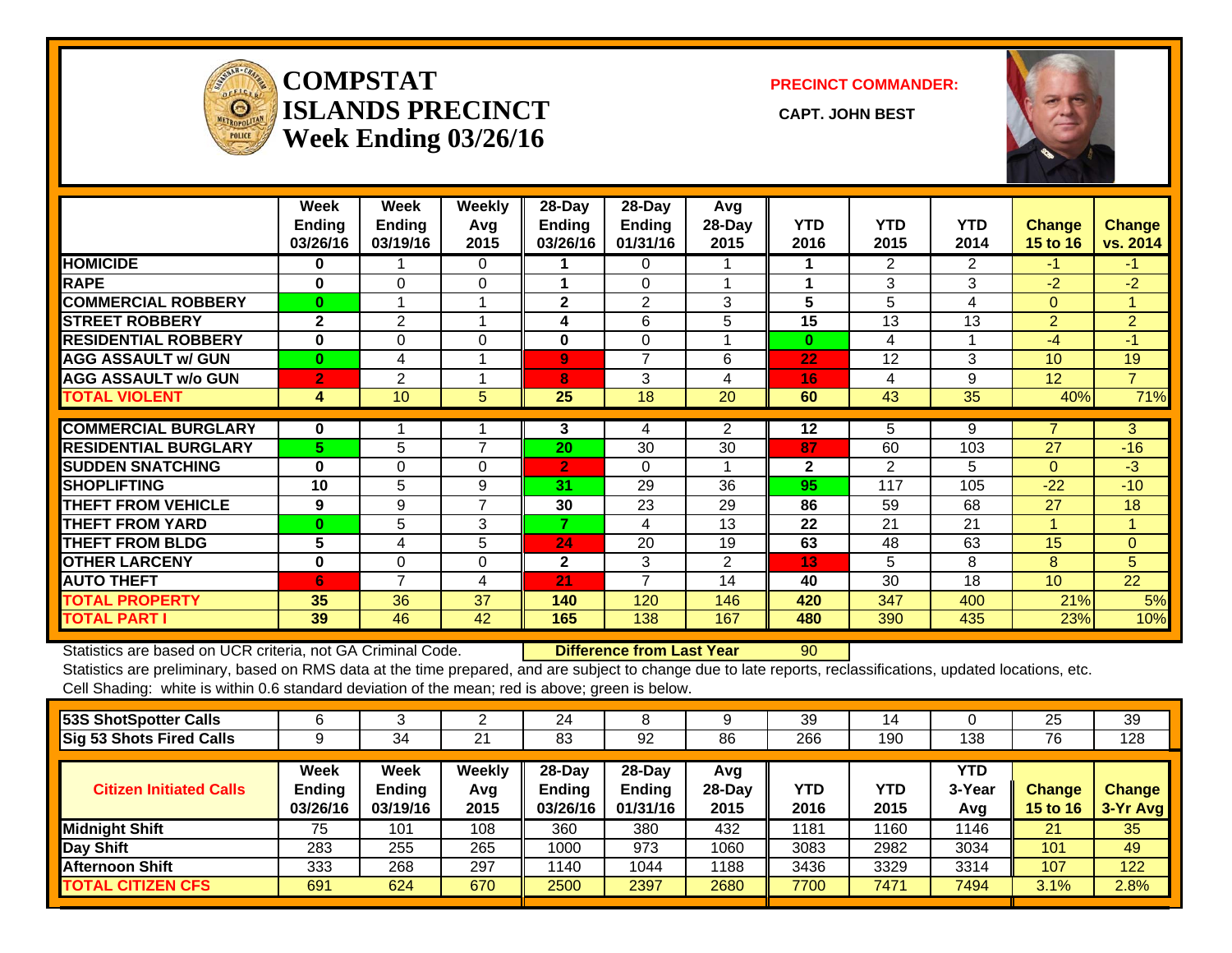## **BEAT 15 West Chatham PrecinctWeek Ending 03/26/16**



|                             |                    |                           |                           | <b>Last 6 Weeks</b>       |                           |                           |                    |                    |                    |                           |                           |
|-----------------------------|--------------------|---------------------------|---------------------------|---------------------------|---------------------------|---------------------------|--------------------|--------------------|--------------------|---------------------------|---------------------------|
|                             | Ending<br>02/20/16 | <b>Ending</b><br>02/27/16 | <b>Endina</b><br>03/05/16 | <b>Ending</b><br>03/12/16 | <b>Ending</b><br>03/19/16 | <b>Ending</b><br>03/26/16 | <b>YTD</b><br>2016 | <b>YTD</b><br>2015 | <b>YTD</b><br>2014 | <b>Change</b><br>15 to 16 | <b>Change</b><br>vs. 2014 |
| <b>HOMICIDE</b>             | 0                  | 0                         | $\mathbf 0$               | 0                         | 0                         | 0                         | $\Omega$           | $\Omega$           | 0                  | $\Omega$                  | $\overline{0}$            |
| <b>RAPE</b>                 | 0                  | 0                         | $\Omega$                  | 0                         | $\Omega$                  | $\Omega$                  | 0                  | 1                  | 0                  | $-1$                      | $\overline{0}$            |
| <b>COMMERCIAL ROBBERY</b>   | $\Omega$           | 0                         | $\Omega$                  | 1                         | $\Omega$                  | $\Omega$                  | $\overline{2}$     | 0                  | $\Omega$           | $\overline{2}$            | $\overline{2}$            |
| <b>STREET ROBBERY</b>       | 0                  | $\Omega$                  | $\Omega$                  | 0                         | 0                         | $\Omega$                  | 1                  | $\overline{2}$     | $\mathbf{1}$       | -1                        | $\mathbf{0}$              |
| <b>RESIDENTIAL ROBBERY</b>  | $\Omega$           | $\Omega$                  | $\Omega$                  | $\Omega$                  | $\Omega$                  | $\Omega$                  | $\overline{2}$     | 1                  | $\mathbf{1}$       | $\mathbf{1}$              | $\mathbf{1}$              |
| <b>AGG ASSAULT w/ GUN</b>   | $\mathbf{1}$       | $\mathbf 0$               | $\mathbf 0$               | $\mathbf{1}$              | $\Omega$                  | $\mathbf{1}$              | 3                  | $\mathbf{1}$       | 0                  | $\overline{2}$            | 3                         |
| <b>AGG ASSAULT w/o GUN</b>  | 0                  | 0                         | $\mathbf{1}$              | 0                         | $\Omega$                  | $\mathbf{1}$              | $\overline{2}$     | 1                  | 0                  | $\mathbf{1}$              | $\overline{2}$            |
| <b>TOTAL VIOLENT</b>        | 1                  | 0                         | $\mathbf{1}$              | 2                         | $\Omega$                  | $\overline{2}$            | 10                 | 6                  | $\overline{2}$     | 67%                       | 400%                      |
| <b>COMMERCIAL BURGLARY</b>  | 1                  | 0                         | 1                         | 0                         | 0                         | 0                         | 2                  | 8                  | 0                  | $-6$                      | $\overline{2}$            |
| <b>RESIDENTIAL BURGLARY</b> | 0                  | 1                         | 2                         | 0                         | 1                         | 2                         | 20                 | 6                  | 21                 | 14                        | $-1$                      |
| <b>SUDDEN SNATCHING</b>     | 0                  | 0                         | $\Omega$                  | 0                         | 1                         | $\Omega$                  | $\overline{2}$     | $\Omega$           | 0                  | $\overline{2}$            | $\overline{2}$            |
| <b>SHOPLIFTING</b>          | $\Omega$           | $\mathbf 0$               | $\mathbf 0$               | $\mathbf{1}$              | $\Omega$                  | $\mathbf{1}$              | 6                  | $\mathbf{1}$       | $\overline{2}$     | 5                         | $\overline{4}$            |
| <b>THEFT FROM VEHICLE</b>   | 3                  | 2                         | $\mathbf{1}$              | $\Omega$                  | $\Omega$                  | 1                         | 18                 | 5                  | 7                  | 13                        | 11                        |
| <b>THEFT FROM YARD</b>      | 0                  | $\mathbf{1}$              | $\mathbf{0}$              | 1                         | $\Omega$                  | $\mathbf{1}$              | 5                  | $\mathbf{1}$       | 5                  | $\overline{4}$            | $\overline{0}$            |
| <b>THEFT FROM BLDG</b>      | 1                  | $\Omega$                  | 2                         | $\Omega$                  | $\mathbf{1}$              | $\Omega$                  | 8                  | 1                  | 4                  | $\overline{7}$            | $\overline{4}$            |
| <b>OTHER LARCENY</b>        | 0                  | $\Omega$                  | $\Omega$                  | 0                         | $\Omega$                  | $\Omega$                  | $\overline{2}$     | $\Omega$           | 0                  | $\overline{2}$            | $\overline{2}$            |
| <b>AUTO THEFT</b>           | $\mathbf{1}$       | $\Omega$                  | $\mathbf{1}$              | $\Omega$                  | $\Omega$                  | $\mathbf{1}$              | 8                  | 5                  | $\overline{2}$     | 3                         | 6                         |
| <b>TOTAL PROPERTY</b>       | 6                  | 4                         | $\overline{7}$            | $\overline{2}$            | $\overline{3}$            | 6                         | 71                 | 27                 | 41                 | 163%                      | 73%                       |
| <b>TOTAL PART I</b>         | $\overline{7}$     | $\overline{4}$            | 8                         | 4                         | 3                         | 8                         | 81                 | 33                 | 43                 | 145%                      | 88%                       |

 **Difference from Last Year**<sup>48</sup>

Statistics are based on UCR criteria, not GA Criminal Code.

|                                 | Week          | Week          | <b>Week</b>   | Week          | Week          | Week          |      |            |      |                      |                 |
|---------------------------------|---------------|---------------|---------------|---------------|---------------|---------------|------|------------|------|----------------------|-----------------|
| <b>Shots Fired Calls</b>        | <b>Ending</b> | <b>Ending</b> | <b>Ending</b> | <b>Ending</b> | <b>Ending</b> | <b>Endina</b> | YTD  | <b>YTD</b> | YTD  | <b>Change</b>        | <b>Change</b>   |
|                                 | 02/20/16      | 02/27/16      | 03/05/16      | 03/12/16      | 03/19/16      | 03/26/16      | 2016 | 2015       | 2014 | 15 to 16 $\parallel$ | <b>VS. 2014</b> |
| <b>53S ShotSpotter Calls</b>    |               |               |               |               |               |               |      |            |      | 0%                   | 0%              |
| <b>Sig 53 Shots Fired Calls</b> |               |               |               |               |               |               | 26   | 19         | 19   | 37%                  | 37%             |